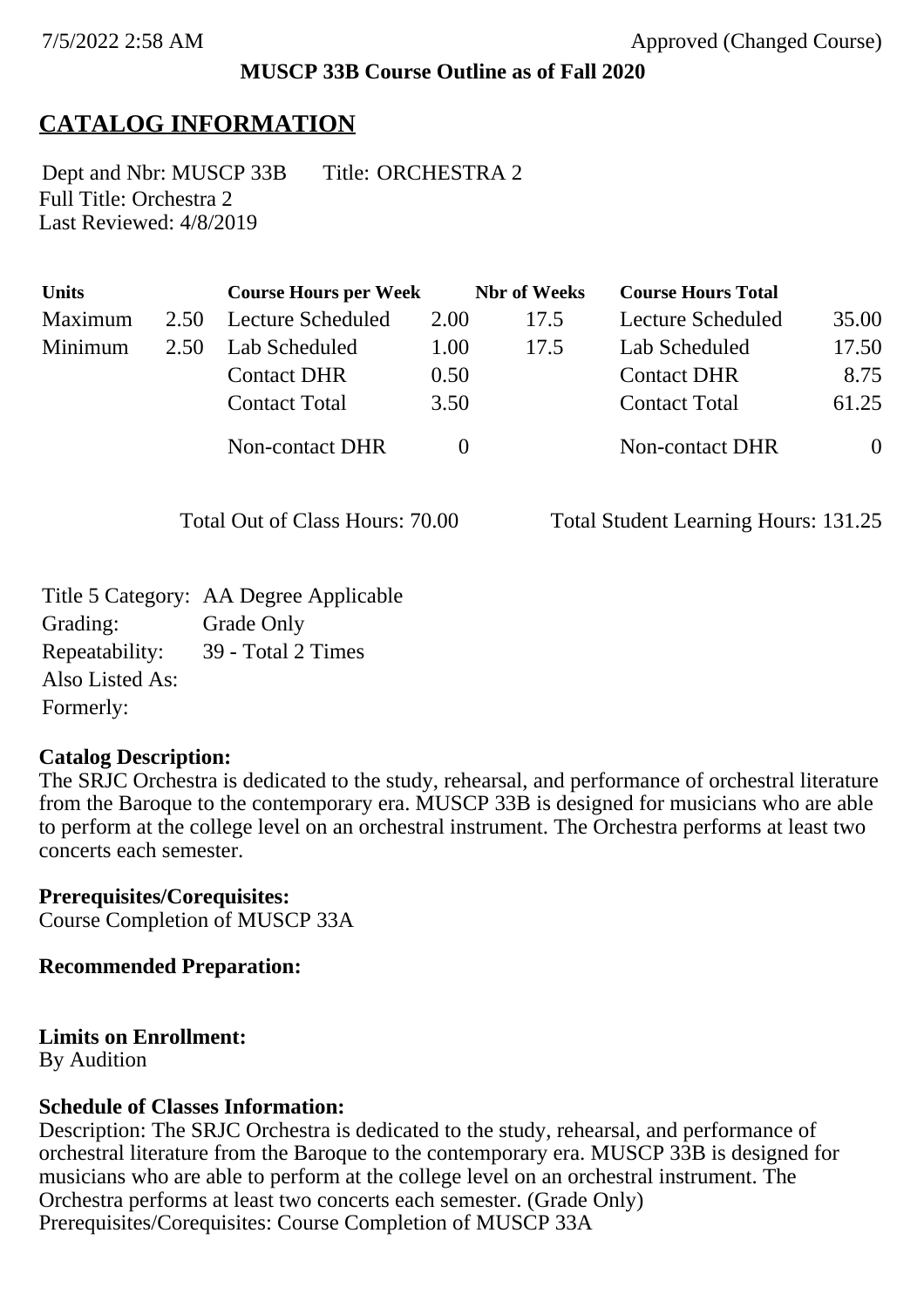# **ARTICULATION, MAJOR, and CERTIFICATION INFORMATION:**

| <b>AS Degree:</b><br><b>CSU GE:</b> | Area<br><b>Transfer Area</b>                 |  | Effective:<br>Effective: | Inactive:<br>Inactive: |           |
|-------------------------------------|----------------------------------------------|--|--------------------------|------------------------|-----------|
| IGETC:                              | <b>Transfer Area</b>                         |  |                          | Effective:             | Inactive: |
|                                     | <b>CSU Transfer:</b> Transferable Effective: |  | Fall 2009                | Inactive:              |           |
|                                     | <b>UC Transfer:</b> Transferable Effective:  |  | Fall 2009                | Inactive:              |           |

| CID:                              |                                     |
|-----------------------------------|-------------------------------------|
| <b>CID Descriptor: MUS 180</b>    | Large Ensemble                      |
| <b>SRJC</b> Equivalent Course(s): | MUSCP21A OR MUSCP21B OR MUSCP21C OR |
|                                   | MUSCP21D OR                         |
|                                   | MUSCP23A OR MUSCP23B OR MUSCP23C OR |
|                                   | MUSCP23D OR                         |
|                                   | MUSCP30A OR MUSCP30B OR MUSCP30C OR |
|                                   | MUSCP30D OR                         |
|                                   | MUSCP32A OR MUSCP32B OR MUSCP32C OR |
|                                   | MUSCP32D OR                         |
|                                   | MUSCP33A OR MUSCP33B OR MUSCP33C OR |
|                                   | MUSCP33D OR                         |
|                                   | MUSCP42A OR MUSCP42B OR MUSCP42C OR |
|                                   | MUSCP42D                            |

## **Certificate/Major Applicable:**

[Major Applicable Course](SR_ClassCheck.aspx?CourseKey=MUSCP33B)

## **COURSE CONTENT**

### **Student Learning Outcomes:**

Upon completion of the course, students will be able to:

1. Perform effectively in a large college-level orchestra with appropriate rhythm, pitch, tone, technique, musicality, and professionalism.

### **Objectives:**

Students will be able to:

- 1. Accurately interpret and perform college-level literature for orchestra.
- 2. Demonstrate technical proficiency and proper interpretation of musical elements in the selected literature with emphasis on improvement of endurance and control of dynamic range and intonation.
- 3. Read and accurately interpret the symbols of music notation to achieve desired effects on their respective instruments.
- 4. Sight read college-level orchestral literature with improved accuracy.
- 5. Perform effectively with an ensemble in a public setting.
- 6. Evaluate and critically analyze their musical performance for future improvement.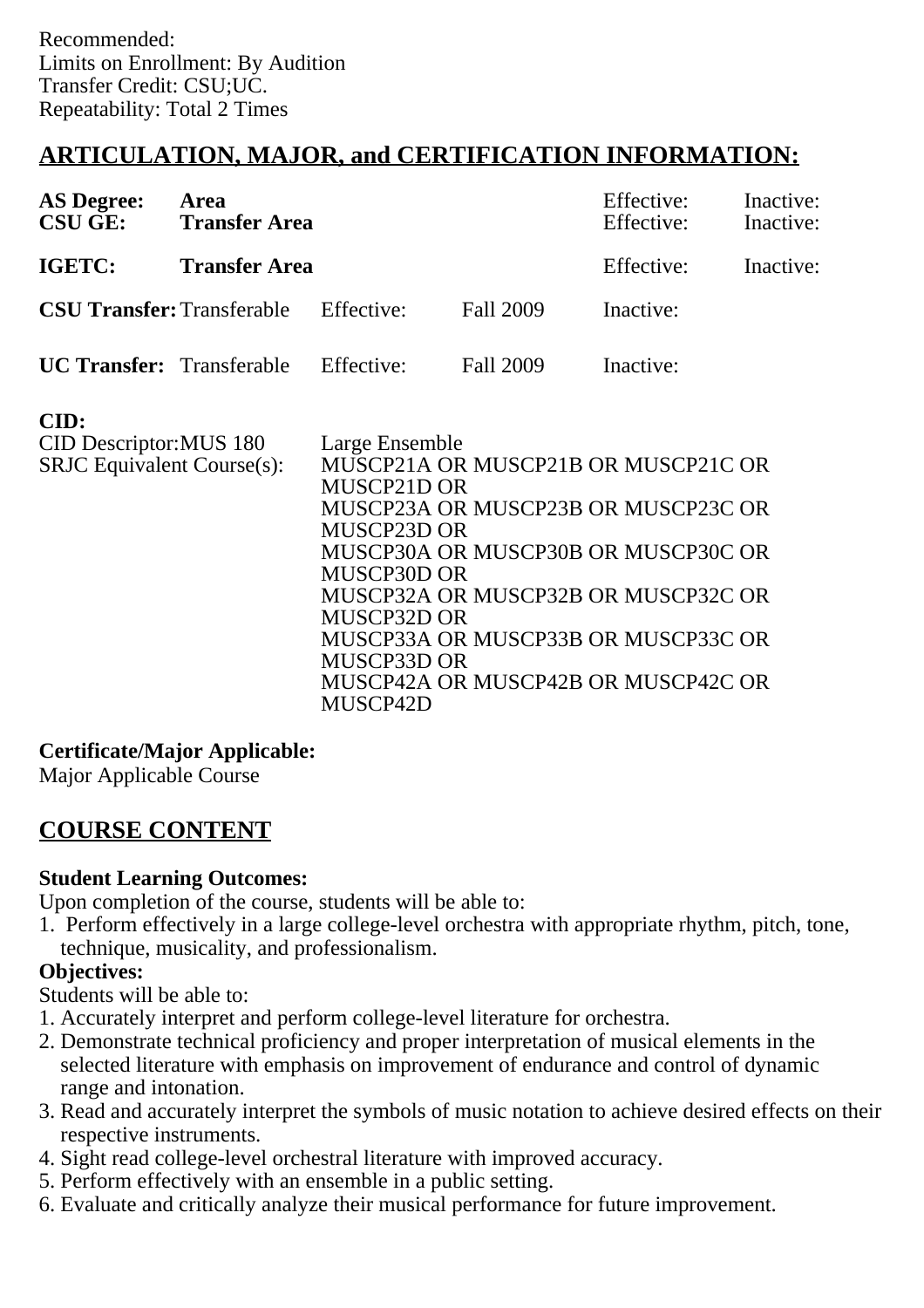Students repeating Orchestra will be able to:

- 1. Demonstrate greater technical achievement on their instrument.
- 2. Articulate musical phrases with greater clarity.
- 3. Perform with higher standards of intonation.
- 4. Demonstrate a more sophisticated comprehension of dynamics, phrasing, musical expression, and nuance.
- 5. Demonstrate greater skill in sight-reading.
- 6. Perform a more extensive repertoire.

## **Topics and Scope:**

Music rehearsal is a fully-integrated experience that encompasses both lecture and lab activities.

- I. Continued work on characteristic tone with emphasis on improving endurance and control of dynamic range
- II. Special emphasis on intonation, particularly tuning of chords, unison lines, and problematic notes on the instruments
- III. Rehearsal and public performance of a variety of works for orchestra
- IV. Sight-reading of college-level literature for orchestra
- V. Study and execution of particular technical challenges specific to the literature studied (tempo, dynamics, intonation, blend, ornamentation, etc.)
- VI. Sectional rehearsals for each of the four sections of the orchestra: string, woodwind, brass, and percussion
- VII. String instrument techniques specific to the literature studied
- VIII. Wind instrument techniques specific to the literature studied
- IX. Percussion techniques specific to the literature studied<br>X. The components of musical expression and interpretation
- The components of musical expression and interpretation such as phrasing, dynamic contrast, and nuance
- XI. Developing effective practice habits
- XII. Differences in musical style specific to the literature studied
- XIII. Critical analysis and comparison of the artistic goals specific to the literature studied
- XIV. The roles of the soloist and the ensemble player: collaboration with a soloist when scheduled
- XV. Stage deportment, performance etiquette, and proper performance attire

Students repeating Orchestra will perform new literature each semester, enhancing both their skill level and their knowledge of the repertoire.

## **Assignment:**

Rehearsal (lecture/lab) Assignments:

- 1. Prepare assigned works for public performance in concert
- 2. Outside practice of their instrument (ungraded)

Out-of-Class (lab) Assignments:

- 1. Participation in additional rehearsals, when called
- 2. Participation in concerts, tours, and other field trips as scheduled
- 3. Final exam will be a public concert

Repeating students will be held to higher standards of performance with each repetition.